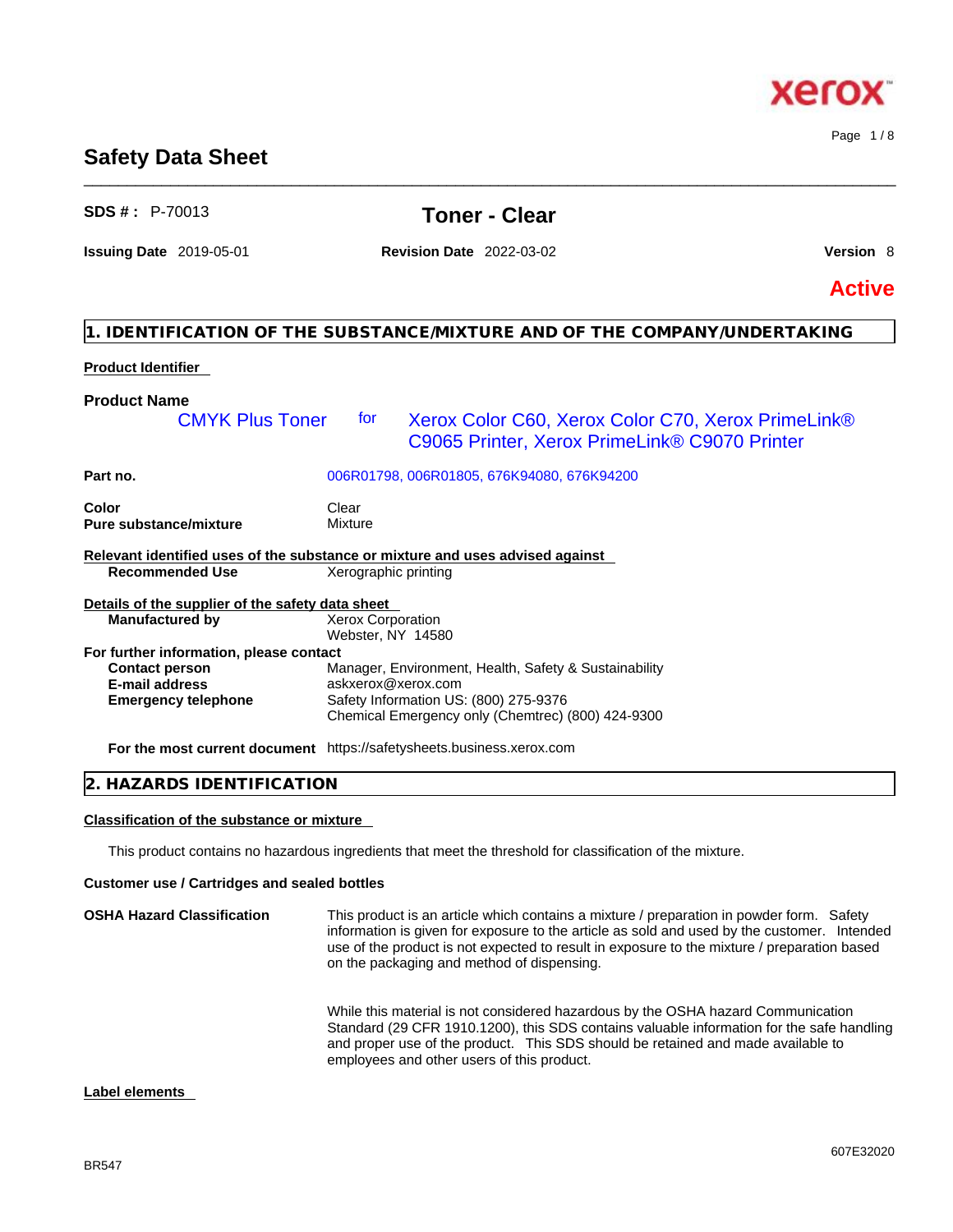

# \_\_\_\_\_\_\_\_\_\_\_\_\_\_\_\_\_\_\_\_\_\_\_\_\_\_\_\_\_\_\_\_\_\_\_\_\_\_\_\_\_\_\_\_\_\_\_\_\_\_\_\_\_\_\_\_\_\_\_\_\_\_\_\_\_\_\_\_\_\_\_\_\_\_\_\_\_\_\_\_\_\_\_\_\_\_\_\_\_\_\_\_\_\_ **SDS # :** P-70013 **Toner - Clear** Page 2 / 8

| <b>Signal Word</b>              | None          |
|---------------------------------|---------------|
| <b>Hazard Statements</b>        | None required |
| <b>Precautionary Statements</b> | None required |

#### **Other hazards**

Not a PBT according to REACH Annex XIII May form explosible dust-air mixture if dispersed

## **3. COMPOSITION/INFORMATION ON INGREDIENTS**

#### **Mixtures**

| <b>Chemical Name</b>     | CAS No.     | Weight %  | <b>Classification (Req.</b><br>1272/2008) | l Hazard Statements |
|--------------------------|-------------|-----------|-------------------------------------------|---------------------|
| Polyester Resin          | Proprietary | 60-80     |                                           | $\sim$              |
| Ceramic materials        | 66402-68-4  | $10 - 20$ | $\sim$                                    | $\sim$              |
| Wax                      | 8002-74-2   | 1-10      | $- -$                                     | $\sim$              |
| Silica (Surface Treated) | 68909-20-6  |           | STOT RE 2                                 | H373                |
| Carbon Black             | 1333-86-4   |           | $- -$                                     | $\sim$ $\sim$       |
| Titanium dioxide         | 13463-67-7  |           | Carc (Inhal) 2                            | H <sub>351</sub>    |

"--" indicates no classification or hazard statements apply.

Full text of H- statements: see section 16

# **4. FIRST AID MEASURES**

| Description of first-aid measures                           |                                                                                                                                                                 |
|-------------------------------------------------------------|-----------------------------------------------------------------------------------------------------------------------------------------------------------------|
| <b>General advice</b>                                       | For external use only. When symptoms persist or in all cases of doubt seek medical advice.<br>Show this material safety data sheet to the doctor in attendance. |
| Eye contact                                                 | Immediately flush with plenty of water. After initial flushing, remove any contact lenses and<br>continue flushing for at least 15 minutes                      |
| <b>Skin contact</b>                                         | Wash skin with soap and water                                                                                                                                   |
| <b>Inhalation</b>                                           | Move to fresh air                                                                                                                                               |
| Ingestion                                                   | Rinse mouth with water and afterwards drink plenty of water or milk                                                                                             |
| Most important symptoms and effects, both acute and delayed |                                                                                                                                                                 |
| <b>Acute toxicity</b>                                       |                                                                                                                                                                 |
| <b>Eyes</b>                                                 | No known effect                                                                                                                                                 |
| <b>Skin</b>                                                 | No known effect                                                                                                                                                 |
| <b>Inhalation</b>                                           | No known effect                                                                                                                                                 |
| Ingestion                                                   | No known effect                                                                                                                                                 |
| <b>Chronic toxicity</b>                                     | No known effects under normal use conditions                                                                                                                    |
| <b>Main symptoms</b>                                        | Overexposure may cause:<br>mild respiratory irritation similar to nuisance dust.                                                                                |
| <b>Aggravated Medical Conditions</b>                        | None under normal use conditions                                                                                                                                |
|                                                             | Indication of immediate medical attention and special treatment needed                                                                                          |
| <b>Protection of first-aiders</b>                           | No special protective equipment required                                                                                                                        |
| Notes to physician                                          | Treat symptomatically                                                                                                                                           |
|                                                             |                                                                                                                                                                 |

# **5. FIRE-FIGHTING MEASURES**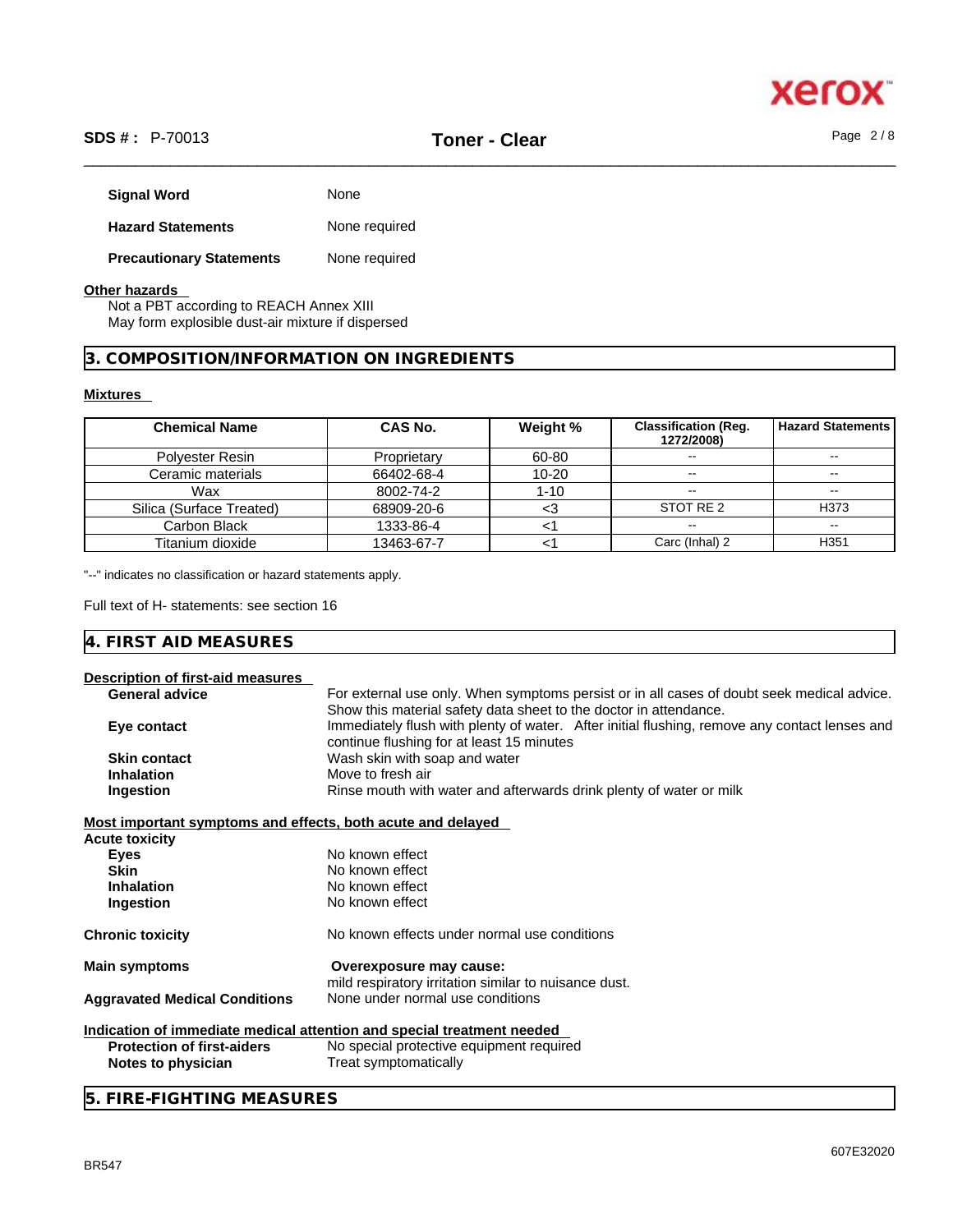

#### **Extinguishing media**

**Suitable extinguishing media** Use water spray or fog; do not use straight streams, Foam **Unsuitable extinguishing media** Do not use a solid water stream as it may scatterand spread fire

#### **Special hazards arising from the substance or mixture**

Fine dust dispersed in air, in sufficient concentrations, and in the presence of an ignition source is a potential dust explosion hazard

#### **Hazardous combustion products**

Hazardous decomposition products due to incomplete combustion, Carbon oxides, Nitrogen oxides (NOx)

#### **Advice for fire-fighters**

In the event of fire and/or explosion do not breathe fumes. Wear fire/flame resistant/retardant clothing. Use self-contained pressure-demand breathing apparatus if needed to prevent exposure to smoke or airborne toxins. Wear self-contained breathing apparatus and protective suit

#### **Other information**

| <b>Flammability</b> | Not flammable. Will not readily ignite. |
|---------------------|-----------------------------------------|
| Flash point         | Not applicable                          |

#### **6. ACCIDENTAL RELEASE MEASURES**

#### **Personal precautions, protective equipment and emergency procedures**

Avoid breathing dust

#### **Environmental precautions**

Although toner is not an aquatic toxin, microplastics may be a physical hazard to aquatic life and should not be allowed to enter drains, sewers, or waterways

#### **Methods and material for containment and cleaning up**

| <b>Methods for containment</b> | Prevent dust cloud                                                                 |
|--------------------------------|------------------------------------------------------------------------------------|
| Methods for cleaning up        | Use an electrically protected vacuum cleaner to remove excess, then wash with COLD |
|                                | water. Hot water fuses the toner, making it difficult to remove                    |

#### **Reference to other sections**

See section 12 for additional ecological information See Section 13 for additional information

| CTODACE<br>HANDLING AND<br><b>SIURAGE</b><br>17. |  |
|--------------------------------------------------|--|
|                                                  |  |

#### **Precautions for safe handling**

| Advice on safe handling                                                                                                                                                                                                                                                                        | Handle in accordance with good industrial hygiene and safety practice, Avoid dust<br>accumulation in enclosed space, Prevent dust cloud |  |
|------------------------------------------------------------------------------------------------------------------------------------------------------------------------------------------------------------------------------------------------------------------------------------------------|-----------------------------------------------------------------------------------------------------------------------------------------|--|
| <b>Hygiene measures</b>                                                                                                                                                                                                                                                                        | None under normal use conditions                                                                                                        |  |
| Conditions for safe storage, including any incompatibilities<br>The characters of the company was constant and constant and constant of the constant of the constant of the constant of the constant of the constant of the constant of the constant of the constant of the constant of the co |                                                                                                                                         |  |

#### **Technical measures and storage conditions**

Keep container tightly closed in a dry and well-ventilated place, Store at room temperature

**Incompatible products** None

#### **Specific end uses**

Xerographic printing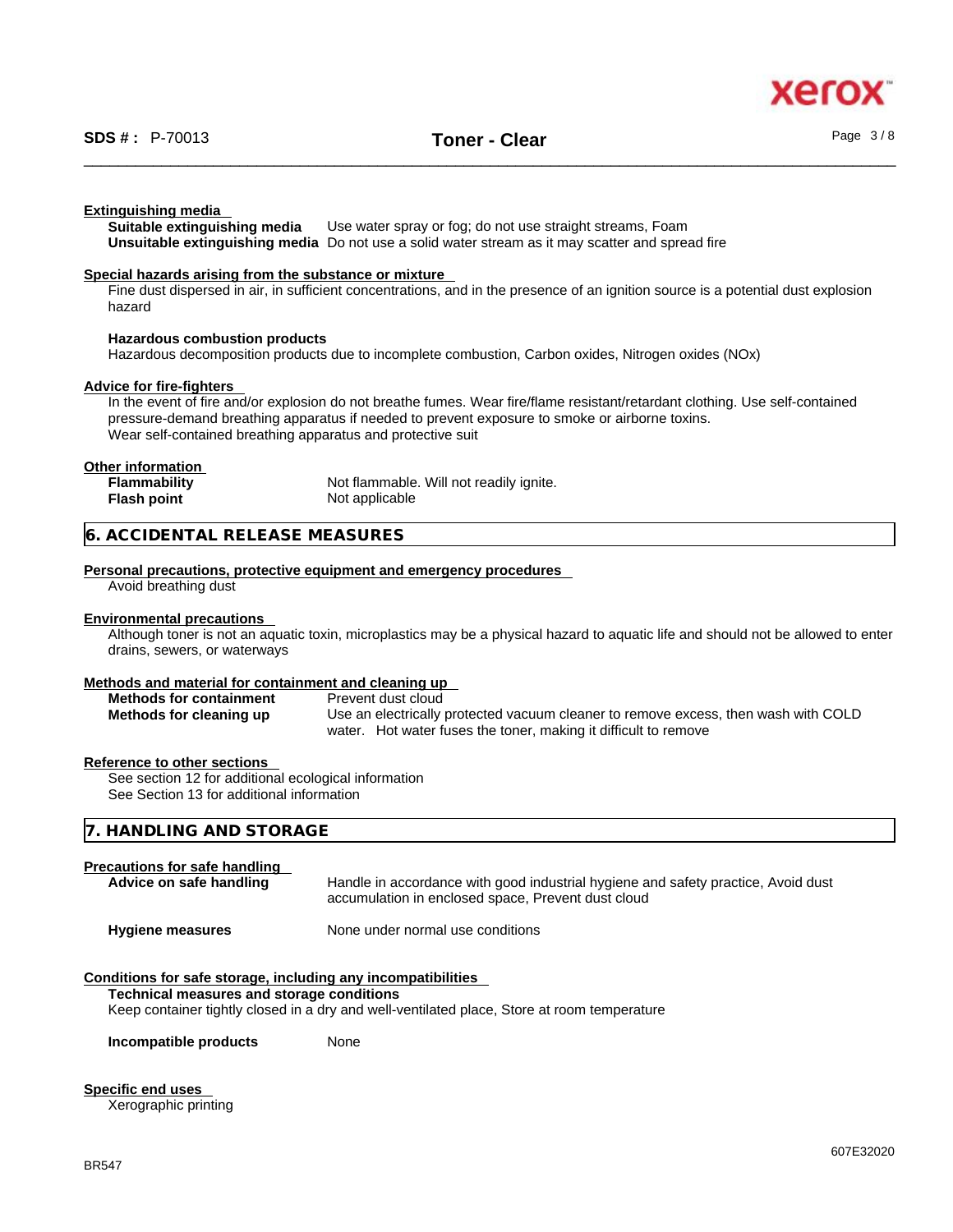### **8. EXPOSURE CONTROLS/PERSONAL PROTECTION**

# **Control parameters**

**Exposure Limits Xerox Exposure Limit<br>Xerox Exposure Limit Xerox Exposure Limit** 0.4 mg/m<sup>3</sup> (respirable dust)

**ACGIH TLV TWA** 10 mg/m<sup>3</sup> (inhalable particles) **ACGIH TLV TWA** 3 mg/m<sup>3</sup> (respirable dust) **OSHA PEL TWA** 15 mg/m<sup>3</sup> (total dust) **OSHA PEL TWA** 5 mg/m<sup>3</sup> (respirable dust) 2.5  $mg/m<sup>3</sup>$  (total dust)

#### **Component Information**

| <b>Chemical Name</b> | <b>ACGIH TLV</b>                                                                  | <b>OSHA PEL</b>             |
|----------------------|-----------------------------------------------------------------------------------|-----------------------------|
| Ceramic materials    | TWA: 5 mg/m <sup>3</sup> TWA: 0.02 mg/m <sup>3</sup><br>TWA: $0.1 \text{ mg/m}^3$ | Ceiling: $5 \text{ mg/m}^3$ |
| Wax                  | TWA: $2 \text{ mg/m}^3$                                                           |                             |
| Carbon Black         | TWA: $3 \text{ ma/m}^3$                                                           | TWA: $3.5 \text{ ma/m}^3$   |
| Titanium dioxide     | TWA: $10 \text{ mg/m}^3$                                                          | TWA: $15 \text{ mg/m}^3$    |

#### **Exposure controls**

**Engineering measures** None under normal use conditions

#### **Individual protection measures, such as personal protective equipment (PPE)**

**Eye/Face protection**<br> **Exercise 2018** No special protective equipment required<br>
No special protective equipment required

**Hand protection**<br> **Skin and body protection**<br>
No special protective equipment required **Skin and body protection** No special protective equipment required<br> **Respiratory protection** No special protective equipment required. **Respiratory protection** No special protective equipment required.<br> **Thermal hazards** None under normal processing **None under normal processing** 

#### **Environmental Exposure Controls**

**Environmental Exposure Controls** 

Keep out of drains, sewers, ditches and waterways

#### **9. PHYSICAL AND CHEMICAL PROPERTIES**

#### **Information on basic physical and chemical properties**

**Water solubility Negligible**<br> **Partition coefficient** Mot applicable

| Appearance<br><b>Physical state</b><br>Color                                     | Powder<br>Solid<br>Clear          |                                                                             | Odor<br><b>Odor threshold</b><br>рH | Faint<br>Not applicable<br>Not applicable |  |
|----------------------------------------------------------------------------------|-----------------------------------|-----------------------------------------------------------------------------|-------------------------------------|-------------------------------------------|--|
| <b>Flash point</b>                                                               |                                   | Not applicable                                                              |                                     |                                           |  |
| <b>Melting / Freezing Point</b><br><b>Boiling point/range</b><br>Softening point |                                   | Not applicable<br>Not applicable<br>49 - 60 °C<br>$\sqrt{ }$                | 120 - 140 °F                        |                                           |  |
| <b>Evaporation rate</b><br><b>Flammability</b>                                   | <b>Flammability Limits in Air</b> | Not applicable<br>Not flammable. Will not readily ignite.<br>Not applicable |                                     |                                           |  |
| Vapor pressure<br>Vapor density<br><b>Specific gravity</b><br>Water solubility   |                                   | Not applicable<br>Not applicable<br>$1 - 2$<br>Nealiaible                   |                                     |                                           |  |

**Partition coefficient**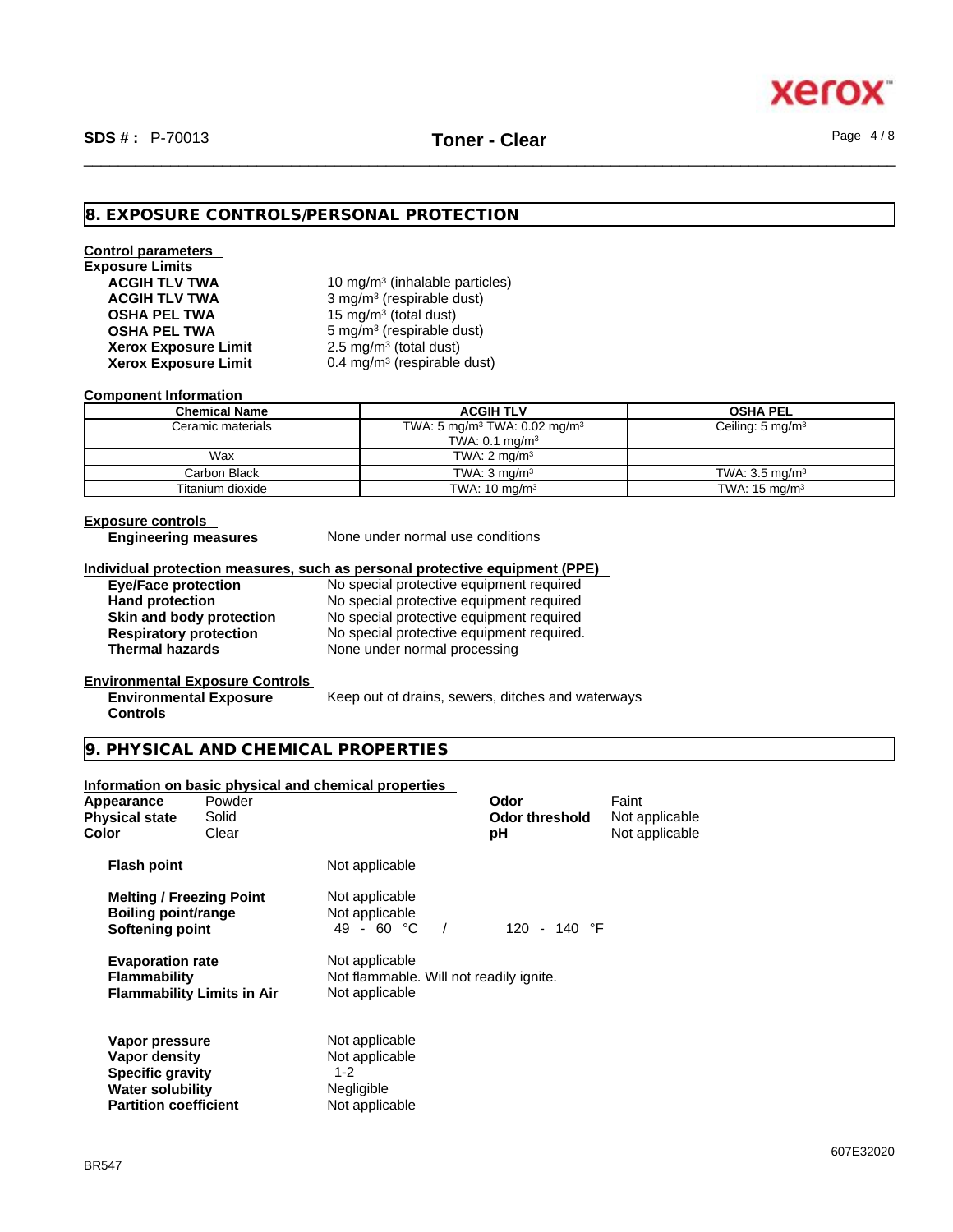

# \_\_\_\_\_\_\_\_\_\_\_\_\_\_\_\_\_\_\_\_\_\_\_\_\_\_\_\_\_\_\_\_\_\_\_\_\_\_\_\_\_\_\_\_\_\_\_\_\_\_\_\_\_\_\_\_\_\_\_\_\_\_\_\_\_\_\_\_\_\_\_\_\_\_\_\_\_\_\_\_\_\_\_\_\_\_\_\_\_\_\_\_\_\_ **SDS # :** P-70013 **Toner - Clear** Page 5 / 8

| <b>Autoignition temperature</b><br>Decomposition temperature | Not applicable<br>Not determined<br>Not applicable                                           |
|--------------------------------------------------------------|----------------------------------------------------------------------------------------------|
| <b>Viscosity</b><br><b>Explosive properties</b>              | Fine dust dispersed in air, in sufficient concentrations, and in the presence of an ignition |
|                                                              | source is a potential dust explosion hazard                                                  |
| <b>Oxidizing properties</b>                                  | Not applicable                                                                               |

**Other information** 

None

**10. STABILITY AND REACTIVITY** 

#### **Reactivity**

No dangerous reaction known under conditions of normal use

#### **Chemical stability**

Stable under normal conditions.

#### **Possibility of hazardous reactions**

| <b>Hazardous reactions</b> | None under normal processing            |
|----------------------------|-----------------------------------------|
| Hazardous polymerization   | Hazardous polymerization does not occur |

#### **Conditions to avoid**

Prevent dust cloud. Fine dust dispersed in air, in sufficient concentrations, and in the presence of an ignition source is a potential dust explosion hazard.

#### **Incompatible Materials**

None

#### **Hazardous decomposition products**

None under normal use

#### **11. TOXICOLOGICAL INFORMATION**

*The toxicity data noted below is based on the test results of similar reprographic materials.* 

#### **Information on toxicological effects**

# **Acute toxicity**

| <b>Product Information</b> |                                       |
|----------------------------|---------------------------------------|
| <b>Irritation</b>          | No skin irritation, No eye irritation |
| Oral LD50                  | $> 5$ g/kg (rat)                      |
| Dermal LD50                | $> 5$ g/kg (rabbit)                   |
| <b>LC50 Inhalation</b>     | $> 5$ mg/L (rat, 4 hr)                |

#### **Component Information**

| <b>Chemical Name</b> | <b>LC50</b> Inhalation | Dermal LD50         | Oral LD50         |
|----------------------|------------------------|---------------------|-------------------|
| Wax                  |                        | 3600 mg/kg (Rabbit) | 5000 mg/kg (Rat)  |
| Carbon Black         |                        | (Rabbit)<br>3 q/kq  | 15400 mg/kg (Rat) |
| Titanium dioxide     |                        |                     | 10000 mg/kg (Rat) |

# **Chronic toxicity**

| <b>Sensitization</b>        | No sensitization responses were observed |
|-----------------------------|------------------------------------------|
| <b>Neurological Effects</b> | No information available                 |
| Target organ effects        | None known                               |

| <b>CMR Effects</b> |  |  |  |
|--------------------|--|--|--|
|                    |  |  |  |

**Mutagenic effects** Not mutagenic in AMES Test **Reproductive toxicity** This product does not contain any known or suspected reproductive hazards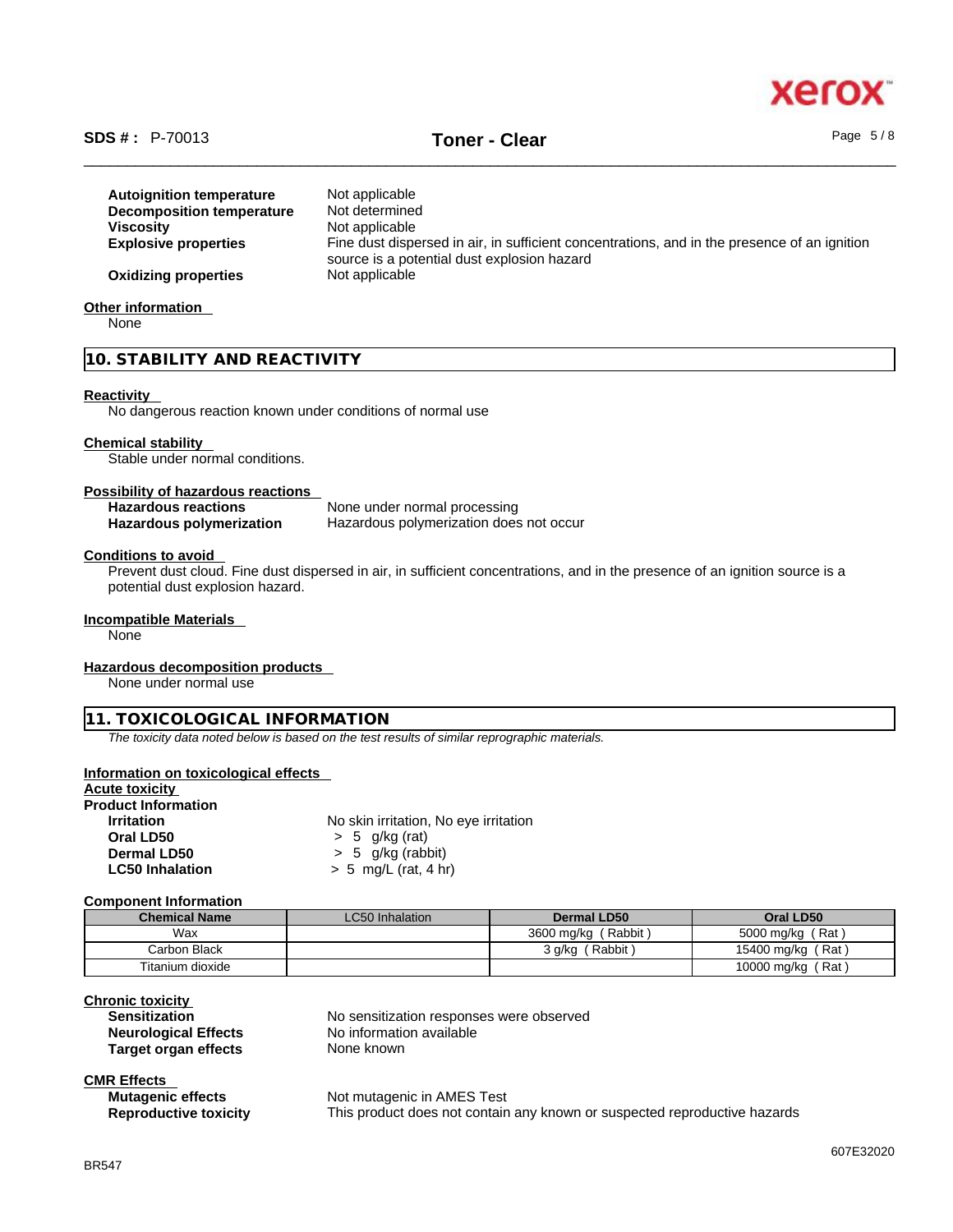

| <b>Carcinogenicity</b> | See "Other Information" in this section. |             |
|------------------------|------------------------------------------|-------------|
| <b>Chemical Name</b>   | <b>NTP</b>                               | <b>IARC</b> |
| Carbon Black           |                                          | 2B          |
| Titanium dioxide       |                                          | 2B          |

#### **Other information**

The IARC (International Agency for Research on Cancer) has listed carbon black as "possibly carcinogenic to humans". However, Xerox has concluded that the presence of carbon black in this mixture does not present a health hazard. The IARC classification is based on studies evaluating pure, "free" carbon black. In contrast, toner is a formulation composed of specially prepared polymer and a small amount of carbon black (or other pigment). In the process of making toner, the small amount of carbon black becomes encapsulated within a matrix. Xerox has performed extensive testing of toner, including a chronic bioassay (test for potential carcinogenicity). Exposure to toner did not produce evidence of cancer in exposed animals. The results were submitted to regulatory agencies and published extensively.

The IARC (International Agency for Research on Cancer) has listed titanium dioxide as "possibly carcinogenic to humans". However, Xerox has concluded that the presence of titanium dioxide in this mixture does not present a health hazard. The IARC classification is based on studies in rats using high concentrations of pure, unbound TiO 2 particles of respirable size. Epidemiological studies do not suggest a carcinogenic effect in humans. In addition, the titanium dioxide in this mixture is encapsulated in a matrix or bound to the surface of the toner.

| Other toxic effects      |                |  |
|--------------------------|----------------|--|
| <b>Aspiration Hazard</b> | Not applicable |  |
| Other adverse effects    | None known     |  |

#### **Information on other hazards**

**Endocrine disrupting properties** This product does not contain any known or suspected endocrine disruptors

#### **12. ECOLOGICAL INFORMATION**

#### **Toxicity**

On available data, the mixture / preparation is not harmful to aquatic life

#### **Component Information**

| <b>Chemical Name</b> | Toxicity to algae | <b>Toxicity to fish</b> | <b>Toxicity to</b><br>microorganisms | Toxicitv to daphnia and<br>lother aquatic invertebrates |
|----------------------|-------------------|-------------------------|--------------------------------------|---------------------------------------------------------|
| Carbon Black         |                   |                         |                                      | EC50 > 5600 mg/L 24 h                                   |

#### **Persistence and degradability**

Not readily biodegradable

#### **Bioaccumulative potential**

Bioaccumulation is unlikely

#### **Mobility in soil**

Insoluble in water

#### **Results of PBT and vPvB assessment**

This substance is not considered to be persistent, bioaccumulating nor toxic (PBT)

#### **Endocrine disrupting properties**

The environmental impact of this product has not been fully investigated However, this preparation is not expected to present significant adverse environmental effects.

#### **Other adverse effects**

Although toner is not an aquatic toxin, microplastics may be a physical hazard to aquatic life and should not be allowed to enter drains, sewers, or waterways.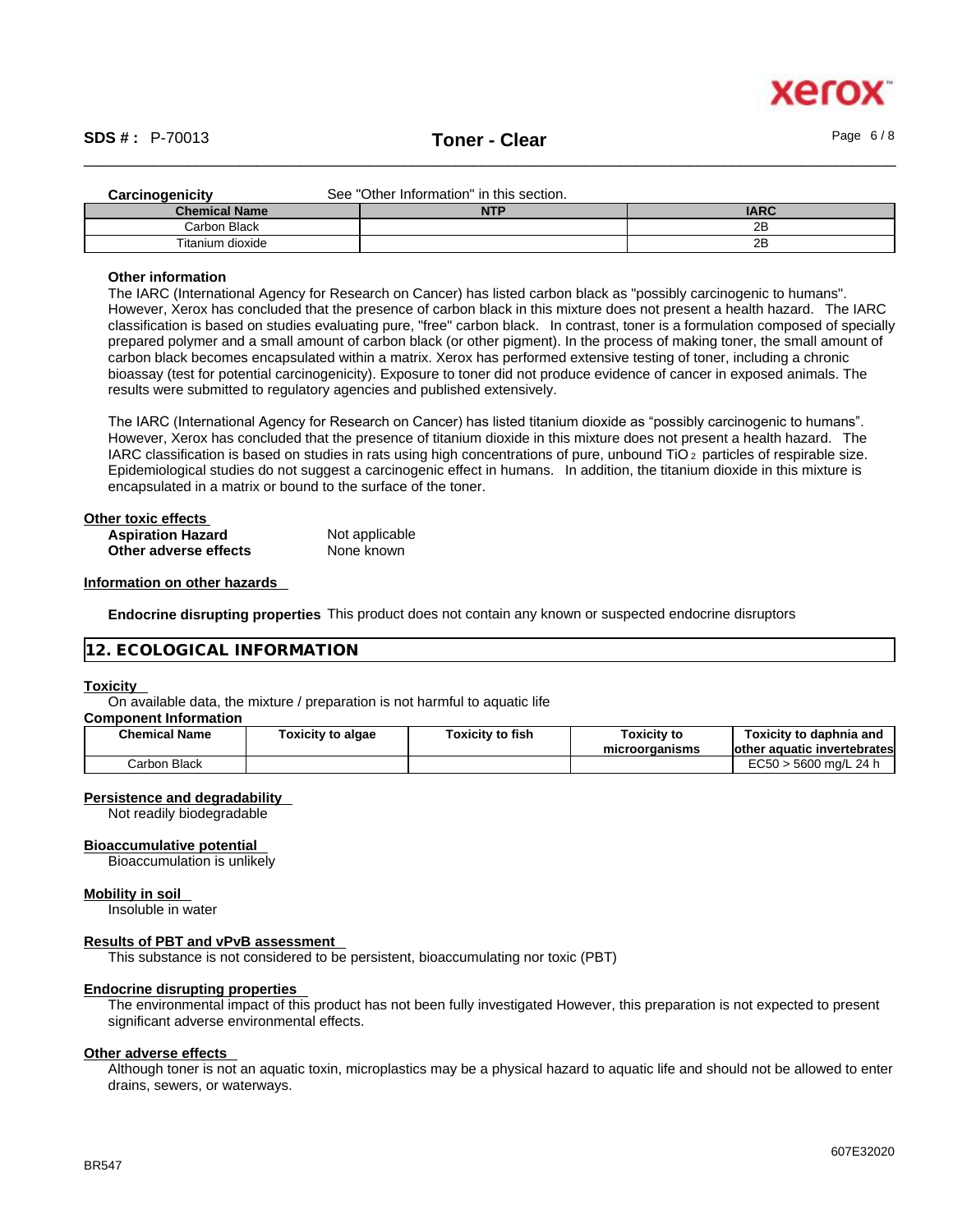

| Waste treatment methods<br><b>Waste Disposal Methods</b> | Can be landfilled or incinerated, when in compliance with local regulations If incineration is<br>to be carried out, care must be exercised to prevent dust clouds forming. |  |
|----------------------------------------------------------|-----------------------------------------------------------------------------------------------------------------------------------------------------------------------------|--|
| <b>Contaminated packaging</b>                            | No special precautions are needed in handling this material                                                                                                                 |  |
| <b>Other information</b>                                 | Although toner is not an aquatic toxin, microplastics may be a physical hazard to aquatic life<br>and should not be allowed to enter drains, sewers, or waterways.          |  |

| <b>Chemical</b><br>' Name          | California<br><b>Waste Status</b><br>Hazardous . |
|------------------------------------|--------------------------------------------------|
| $\cdot$ $\sim$ $\sim$<br>materials | ⊺oxic                                            |
|                                    |                                                  |

### **14. TRANSPORT INFORMATION**

**13. DISPOSAL CONSIDERATIONS** 

This material is not subject to regulation as a hazardous material for shipping

### **15. REGULATORY INFORMATION**

#### **Safety, health and environmental regulations/legislation specific for the substance or mixture**

#### **OSHA Regulatory Status**

This product is an article which contains a mixture / preparation in powder form. Safety information is given for exposure to the article as sold and used by the customer. Intended use of the product is not expected to result in exposure to the mixture / preparation based on the packaging and method of dispensing.

While this material is not considered hazardous by the OSHA Hazard Communication Standard (29 CFR 1910.1200), this MSDS contains valuable information critical to the safe handling and proper use of the product. This MSDS should be retained and available for employees and other users of this product

#### **Canada**

This product has been classified in accordance with the hazard criteria of the Hazardous Products Regulations (HPR), and the SDS contains all the information required by the HPR.

#### **International Inventories**

| TSCA            | Complies |
|-----------------|----------|
| <b>DSL/NDSL</b> | Complies |

#### **U.S. Federal Regulations**

#### **SARA 313**

Section 313 of Title III of the Superfund Amendments and Reauthorization Act of 1986 (SARA). This product does not contain any chemicals which are subject to the reporting requirements of the Act and Title 40 of the Code of Federal Regulations, Part 372 **Clean Water Act**

This product is not regulated as a pollutant pursuant to the Clean Water Act (40 CFR 122.21 and 40 CFR 122.42).

#### **Clean Air Act,Section 112 Hazardous Air Pollutants (HAPs) (see 40 CFR 61)**

This product is not regulated as a hazardous air pollutant (HAPS) under Section 112 of the Clean Air Act Amendments of 1990. **CERCLA**

This material, as supplied, does not contain any substances regulated as hazardous substances under the Comprehensive Environmental Response Compensation and Liability Act (CERCLA) (40 CFR 302) or the Superfund Amendments and Reauthorization Act (SARA) (40 CFR 355). There may be specific reporting requirements at the local, regional, or state level pertaining to releases of this material

#### **US State Regulations**